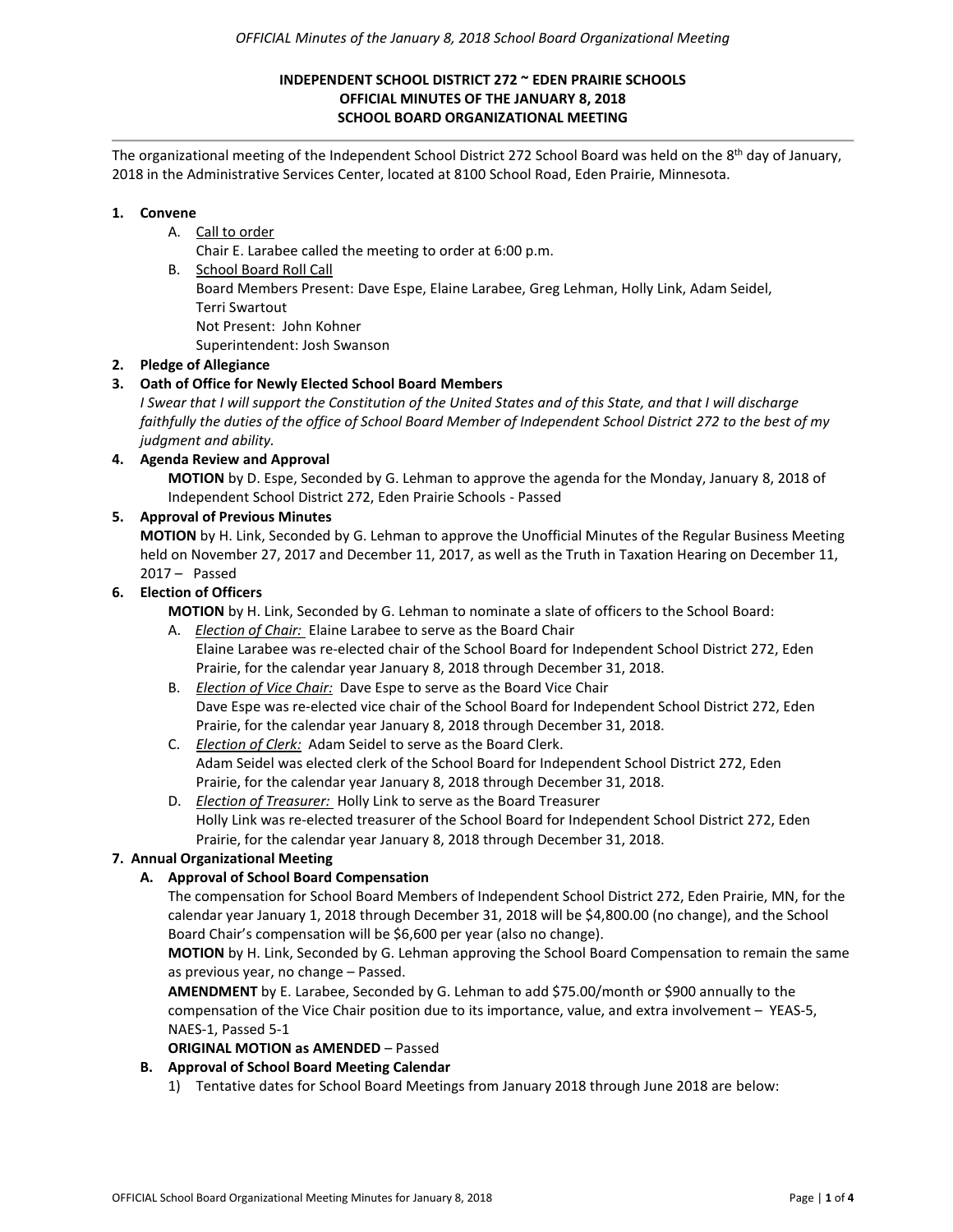

**Inspiring Each Student Every Day** 

| <b>January through June 2018 School Board Meeting Schedule</b> |                                      |                                                                                                              |                                       |
|----------------------------------------------------------------|--------------------------------------|--------------------------------------------------------------------------------------------------------------|---------------------------------------|
| <b>Date</b>                                                    | <b>Time</b>                          | <b>Meeting Type</b>                                                                                          | <b>Location</b>                       |
| January, 2018                                                  |                                      |                                                                                                              |                                       |
| Monday, Jan 8, 2018                                            | 6:00PM                               | <b>Annual Organizational Meeting</b>                                                                         | <b>Administrative Services Center</b> |
| Monday, Jan 8, 2018                                            | 6:30PM                               | Board Workshop                                                                                               | Administrative Services Center        |
| Monday, Jan 22, 2018                                           | 6:00PM                               | <b>Regular Business Meeting</b><br>Post Meeting Board Workshop                                               | <b>Administrative Services Center</b> |
| February, 2018                                                 |                                      |                                                                                                              |                                       |
| Monday, Feb 12, 2018                                           | $5:00 - 7:00$ PM<br>6:00PM<br>7:00PM | Joint Meeting: Eden Prairie<br><b>School Board and Eden Prairie</b><br><b>City Council</b><br>Board Workshop | <b>Administrative Services Center</b> |
| Monday, Feb 26, 2018                                           | 6:00PM                               | <b>Regular Business Meeting</b><br>Post Meeting Board Workshop                                               | <b>Administrative Services Center</b> |
| <b>March, 2018</b>                                             |                                      |                                                                                                              |                                       |
| Monday, Mar 12, 2018                                           | 6:00PM                               | Board Workshop                                                                                               | <b>Administrative Services Center</b> |
| Monday, Mar 26, 2018                                           | 6:00PM                               | <b>Regular Business Meeting</b><br>Post Meeting Board Workshop                                               | Administrative Services Center        |
| <b>April, 2018</b>                                             |                                      |                                                                                                              |                                       |
| Monday, Apr 9, 2018                                            | 6:00PM                               | Board Workshop                                                                                               | <b>Administrative Services Center</b> |
| Monday, Apr 23, 2018                                           | 6:00PM                               | <b>Regular Business Meeting</b><br>Post Meeting Board Workshop                                               | Administrative Services Center        |
| May, 2018                                                      |                                      |                                                                                                              |                                       |
| Monday, May 7, 2018*                                           | 6:00PM                               | Board Workshop                                                                                               | <b>Administrative Services Center</b> |
| Monday, May 21, 2018*                                          | 6:00PM                               | <b>Regular Business Meeting</b><br>Post Meeting Board Workshop                                               | Administrative Services Center        |
| <b>June, 2018</b>                                              |                                      |                                                                                                              |                                       |
| Monday, June 4, 2018*                                          | 6:00PM                               | Board Workshop                                                                                               | <b>Administrative Services Center</b> |
| Monday, June 18, 2018*                                         | 6:00PM                               | <b>Regular Business Meeting</b><br>Post Meeting Board Workshop                                               | Administrative Services Center        |

\*Regular meeting date changed due to Memorial Day Holiday on Monday, May 28, 2018

**MOTION** by G. Lehman, Seconded by H. Link to affirm tentative dates for board meetings from January 2018 through June 2018 – Passed

- 2)Meeting dates after July 1, 2018 will be determined at a future meeting.  **MOTION** by T. Swartout, Seconded by G. Lehman to determine dates after July 1, 2018 at a future meeting – Passed
- **C. Resolution for Combined Polling Places for the 2019 School General Election(s)**

**MOTION** by A. Seidel, Seconded by G. Lehman to adopt the *Resolution for Combined Polling Places for the 2019 School General Election(s)* as presented – Passed 6-0

- 1. Dave Espe Yes
- 2. John Kohner Not present
- 3. Elaine Larabee Yes
- 4. Greg Lehman Yes
- 5. Holly Link Yes
- 6. Adam Seidel Yes
- 7. Terri Swartout Yes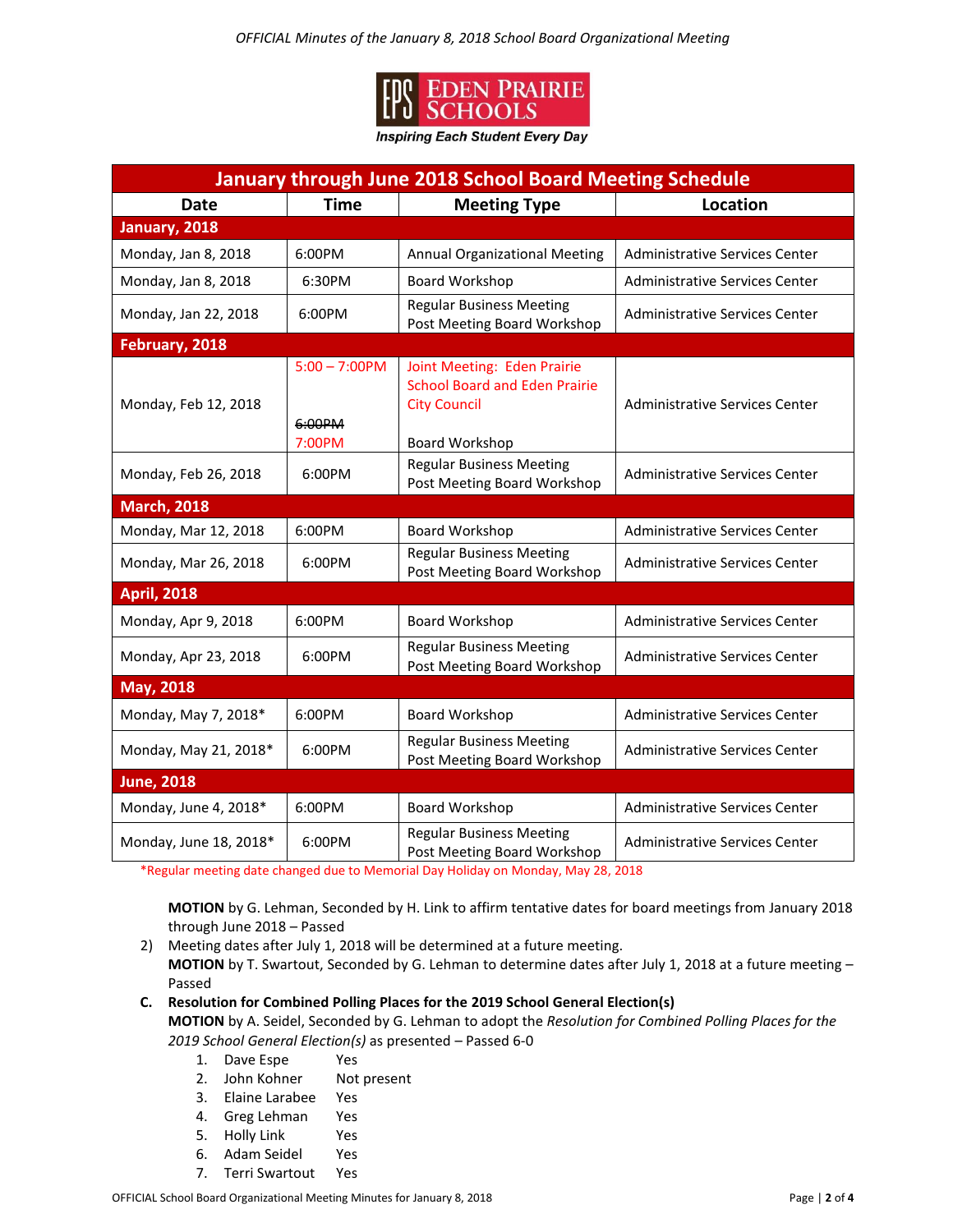- **D.** Appointment of the West Metro Education Program (WMEP) Representative: *Dave Espe*
- **E.** Appointment of Intermediate District 287 (ISD 287) Representative: *Greg Lehman*

### **8. School Board Business**

 **A.** Approval to Accept Board Member Resignation

**MOTION** by H. Link, Seconded by G. Lehman to accept the resignation of Board Member John Kohner Board – Passed

### **9. Superintendent Consent Agenda**

### **A. Annual District Organizational Items**

- 1. *Designate District Newspaper* Designate Eden Prairie News, as the official newspaper for calendar year January 1, 2018 through December 31, 2018.
- 2. *Designate District Depository/Financial Institutions*

Appoint US Bank, Minnesota School District Liquid Asset Fund Plus, Associated Bank, PMA Financial Network, Wells Fargo Bank, Royal Credit Union, and other financial institutions as deemed necessary, as authorized financial institutions for Independent School District 272 for the calendar year January 1, 2018 through December 31, 2018.

3. *Appointment of Money Wire Transfers*

Appoint US Bank, Minnesota School District Liquid Asset Fund Plus, Associated Bank, PMA Financial Network, Wells Fargo Bank, Royal Credit Union, and other financial institutions as deemed necessary, as authorized financial institutions for Independent School District 272 for the calendar year January 1, 2018 through December 31, 2018. The Executive Director of Business Services or his/her designee is given the authority to invest surplus funds without prior approval of the School Board within the limitations set by law and district policy and to complete required wire transfers with notification to the School Board by the next meeting or as needed.

# 4. *Authorization for Early Claims Payments*

The Superintendent or designee is authorized to pay appropriate claims in advance of School Board authorizations in order to expedite vendor payments and to utilize discount privileges, but that such claims shall be reported to the School Board from January 1, 2018 through December 31, 2018.

5. *Designate District Legal Counsel*

The School Board authorizes the Superintendent or designee to contact local attorneys or any other attorney licensed in Minnesota, as may from time to time be deemed appropriate, for District legal services on an "as needed" basis during calendar year 2018.

#### 6. *Appointment of School District Responsible Authority*

Pursuant to the provisions of MN Statutes, Section 13.02, Subdivision 16, as amended, the Superintendent is hereby appointed Responsible Authority for Independent School District 272 for the calendar year January 1, 2018 through December 31, 2018.

- 7. *Appointment of Deputy Clerk and Deputy Treasurer* Appoint the Executive Director of Business Services as Deputy Clerk and Deputy Treasurer of the School Board for Independent School District 272 for the calendar year January 1, 2018 through December 31, 2018.
- 8. *Machine-Signed Signature Authorization* Authorize the use of the facsimile demand deposit signature plate using the names of *Elaine Larabee*, Chair, *Adam Seidel*, Clerk and *Holly Link*, Treasurer, for the calendar year January 8, 2018 through December 31, 2018.
- 9. *Authorization to Sign Contracts* Authorize the Superintendent or Executive Director of Business Services to execute contracts and purchase orders for goods and services contained within the Board approved budget for Independent School District 272 for the calendar year January 1, 2018 through December 31, 2018.
- 10. *Approval of Local Education Agency (LEA) Representative* Approve the Superintendent or Designee as the Local Education Agency (LEA) Representative for the calendar year January 1, 2018 through December 31, 2018.
- 11. *Designation of Identified Official with Authority for the MDE External User Access Recertification System (IoWA)*

 The Minnesota Department of Education (MDE) requires that school districts annually designate an Identified Official with Authority to comply with State Access Control Security Standard 1.0 which states that all user access rights to Minnesota state systems must be reviewed and recertified at least annually.The Identified Official with Authority will assign job duties and authorize external user's access to MDE secure systems for their local education agency (LEA). The Superintendent/Director recommends the